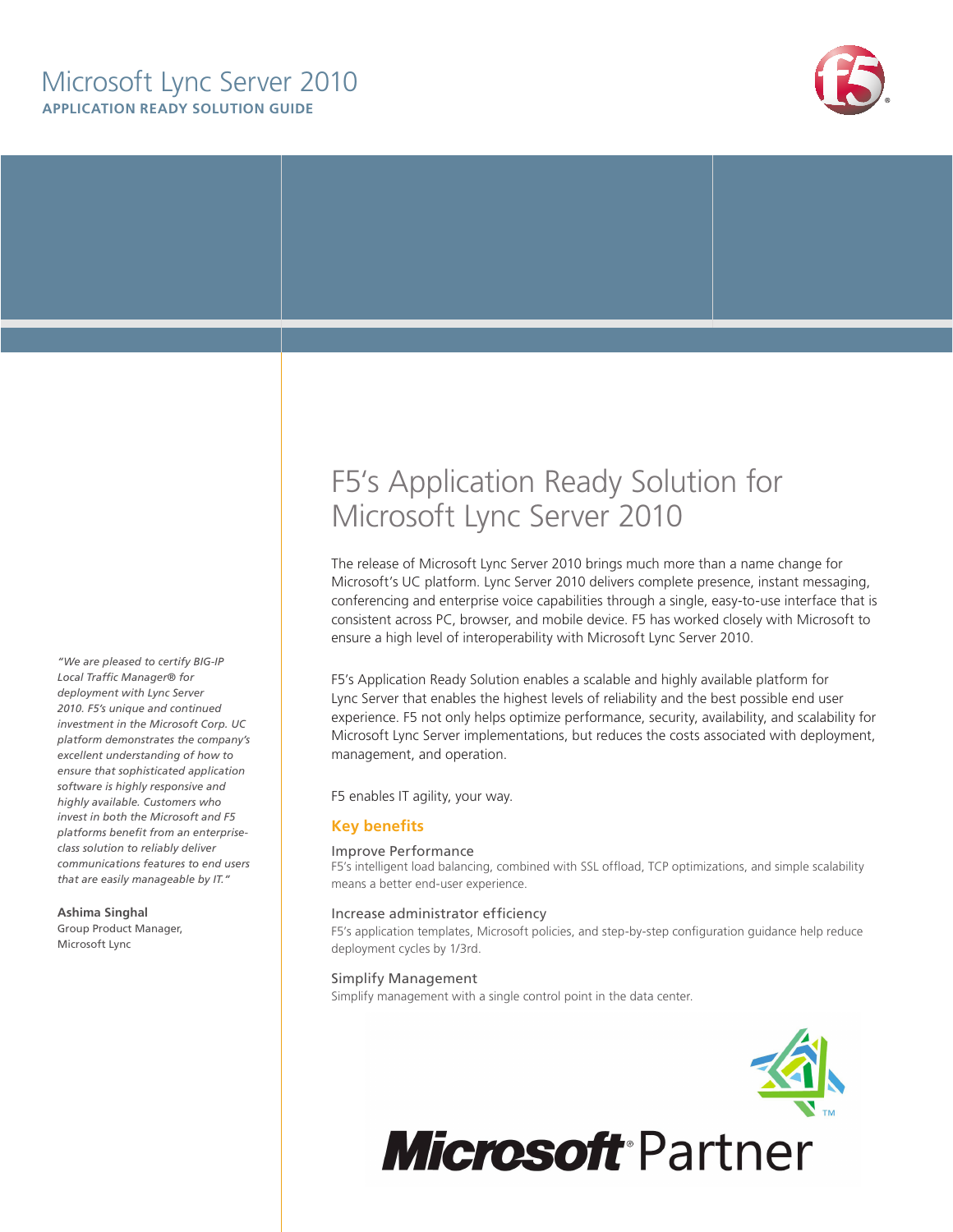## Benefits and F5 value

F5's Application Ready Solution for Microsoft Lync Server ensures a secure, fast and available deployment, providing the following benefits to organizations and their end users.

#### Improving application performance and user experience

Microsoft Lync Server is an integral component in Microsoft's Unified Communications platform that makes it much easier for people to communicate, no matter where they are. The real-time nature of these services, combined with the business-critical status of the underlying software applications make reliability a high priority for IT departments implementing Lync Server 2010.

F5 solutions make certain both end users and administrators have the best possible experience by creating a highly available and scalable platform that achieve the highest levels of reliability through network optimization. Unified Communication client applications are more responsive when supported by F5 solutions because the application health monitoring, intelligent load balancing, and session to site level network optimization ensure the most reliable delivery of Microsoft Lync services.

F5 provides a number of ways to accelerate and optimize Lync Server 2010 implementations:

• *Advanced load balancing methods*

F5's intelligent load balancing methods guarantee optimal user experience. F5 provides advanced traffic distribution methods such sending signaling traffic to the Lync Server with the least number of connections (so users are not randomly sent to a server that may be nearly overwhelmed) or sending clients to servers based on various aspects of real-time server performance analysis. This technology helps enable responsive applications that allows for more productive end users and Help Desk personnel.

• *TCP connection optimizations*

Further acceleration comes in the form of TCP connection optimizations. F5 TCP optimizations combine cutting-edge TCP/IP techniques and improvements in the latest RFCs with numerous improvements and extensions developed by F5 to minimize the effects of congestion, packet loss, and recovery. F5's full proxy devices can shield and transparently optimize older or non-compliant TCP stacks that may be running on servers or clients.

This enables F5 devices to adapt, in real time, to the latency, packet loss, and congestion characteristics of WAN links, and accelerate virtually all application traffic. And F5 isolates, controls, and independently optimizes user and server connections, enabling both the server and end user to maximize productivity. In this way signaling traffic is tuned for the best performance and session resilience.

Because Lync Server sessions can be long-lived, additional TCP settings ensure that signaling sessions remain active and open, avoiding early timeout and session resets. These optimizations give IT administrators high confidence in their real-time communications software and ensure that Lync Server services are delivered in the most efficient way possible.

#### **Green Infrastructure**

F5 can accelerate and secure applications while enhancing performance and availability, all on the same device. This reduces energy consumption with no additional hardware or rack space needed.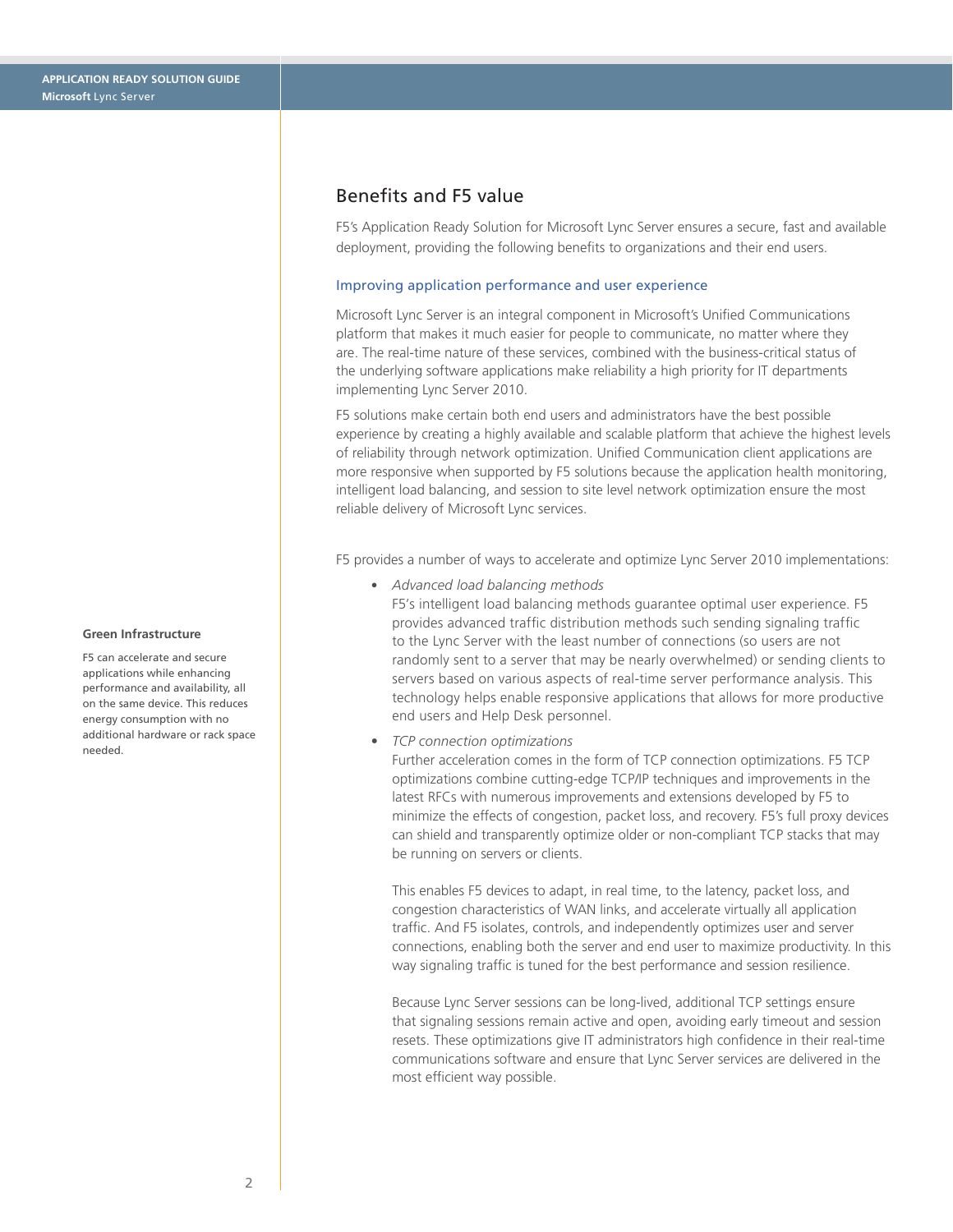#### **Global availability**

F5 monitors site-level application availability and uses this information to make traffic direction decisions, so that in the event of a site-level application outage, users can be transparently redirected to another site.

#### Advanced health monitoring and scalability

Because users need and expect responsive client applications, F5 actively monitors the health and responsiveness of Consolidated Edge and Consolidated Lync Servers across multiple protocols to ensure clients are connected to and remain assigned to the most available, appropriate server.

F5 makes scaling Microsoft Lync Server 2010 extremely easy. Simply add another server to the network, and then add the IP address to the F5 load balancing pool. The F5 device immediately begins sending traffic to the newly provisioned node.

Even a hardware failure of a single server can cause expensive downtime, until an administrator can remove the device from service. F5 makes hardware failures a complete non-issue by automatically detecting a failure, and directing traffic away from the problematic server. Once the problem has been solved, F5 devices automatically detect the server and begin resending traffic to it. This is also useful for patch management or maintenance windows. Administrators can easily remove groups of devices from the F5 load balancing pool, perform patching or other maintenance while other devices remain in service. Once the maintenance is complete, those servers go back in the pool, and the remaining servers are taken down for maintenance, all with zero downtime.

#### SSL Offload

One of F5's core strengths is the ability to enhance end-user experience while increasing application and server performance. We do this in part by taking on the SSL processing duties from the Access and Web Conferencing services on the Lync Server 2010 Edge Servers. If each server has to carry out SSL processing and certificate management, the amount of processing power these devices have left to perform core tasks is reduced. F5 allows the these servers to devote all of their resources to the tasks for which they were designed.

#### Site Resiliency

For Lync Server deployments in globally-dispersed data centers, the F5 solution for Lync Server enables increased application capacity and fault tolerance across sites. F5 monitors site-level application availability and uses this information to make traffic direction decisions, so that in the event of a site-level application outage, users can be transparently redirected to another site.

This technology maintains continuity of Lync Server services using DNS redirects per user connection in a seamless integration with the existing network infrastructure. DNS redirection is a comparatively lightweight, straightforward, and effective resilience method that makes the most of the Lync Server built-in database redundancy, with or without more expensive block-level storage area network mirroring solutions.

F5 provides options for site resilience through effective detection of service outages and direct control over user connections across sites. Site level health detection and management capabilities are essential for a well-designed, effective business continuity plan for essential business applications.

#### Application templates and deployment guides

As part of the Application Ready Solution, F5 has configured, tested, and tuned our devices for Microsoft Lync Server 2010 and carefully documented the procedures in our Deployment Guide. An Application Template for Lync Server 2010, based on the deployment guide configuration, will be available in an upcoming release. Application templates (currently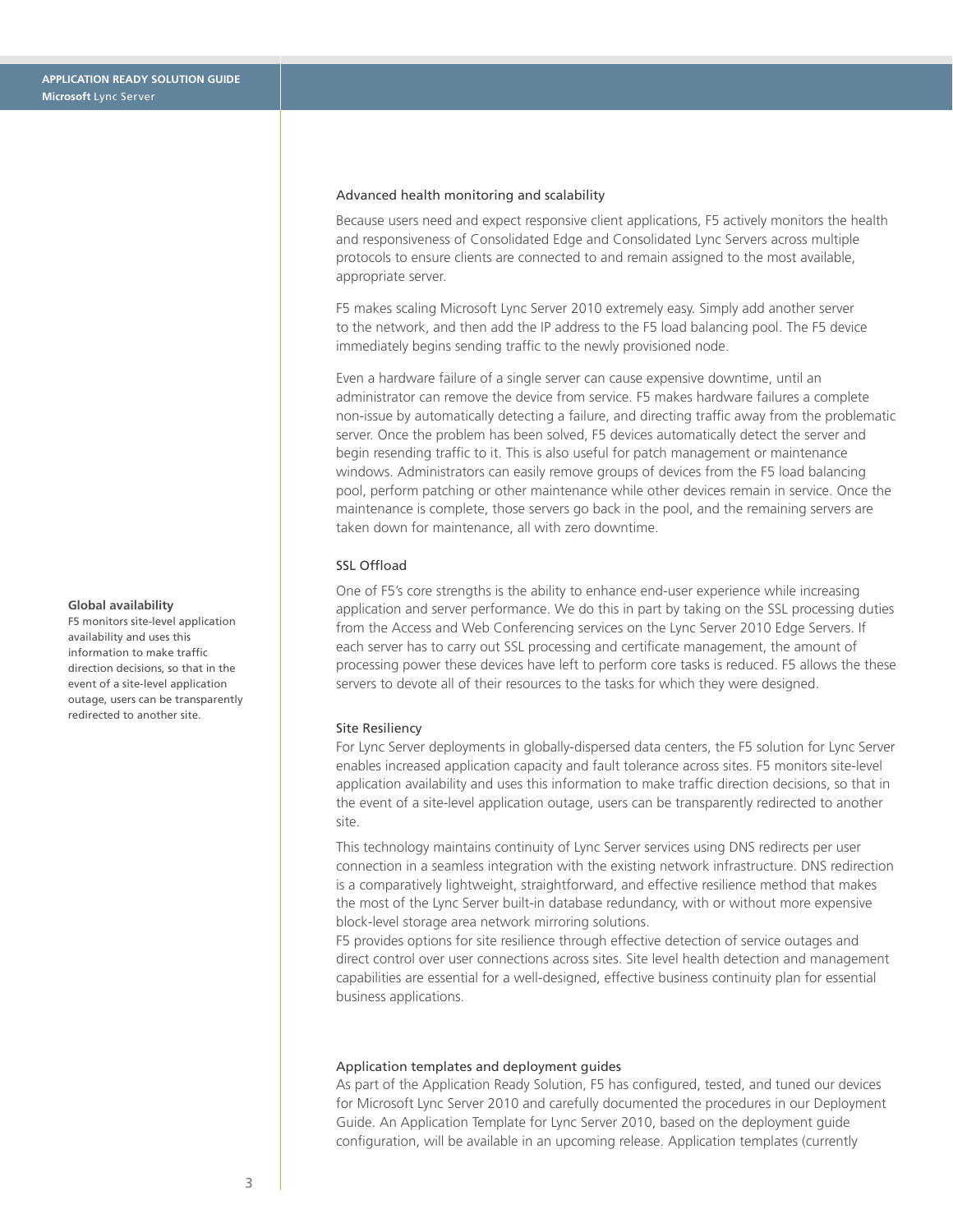available for Microsoft Office Communications Server 2007 R2 and a number of other Microsoft applications) requires a minimum amount of information from an administrator to quickly, easily and accurately configure F5 devices, enabling a Microsoft-optimized F5 configuration in minutes.

And F5's developer community, DevCentral, has a section dedicated to Microsoft solutions, where you can find forums, tips and tricks, and much more (*<http://devcentral.f5.com/microsoft>*)

F5's Application Ready Solution for Microsoft Lync Server 2010: Explore it. Deploy it. And run your business with it.